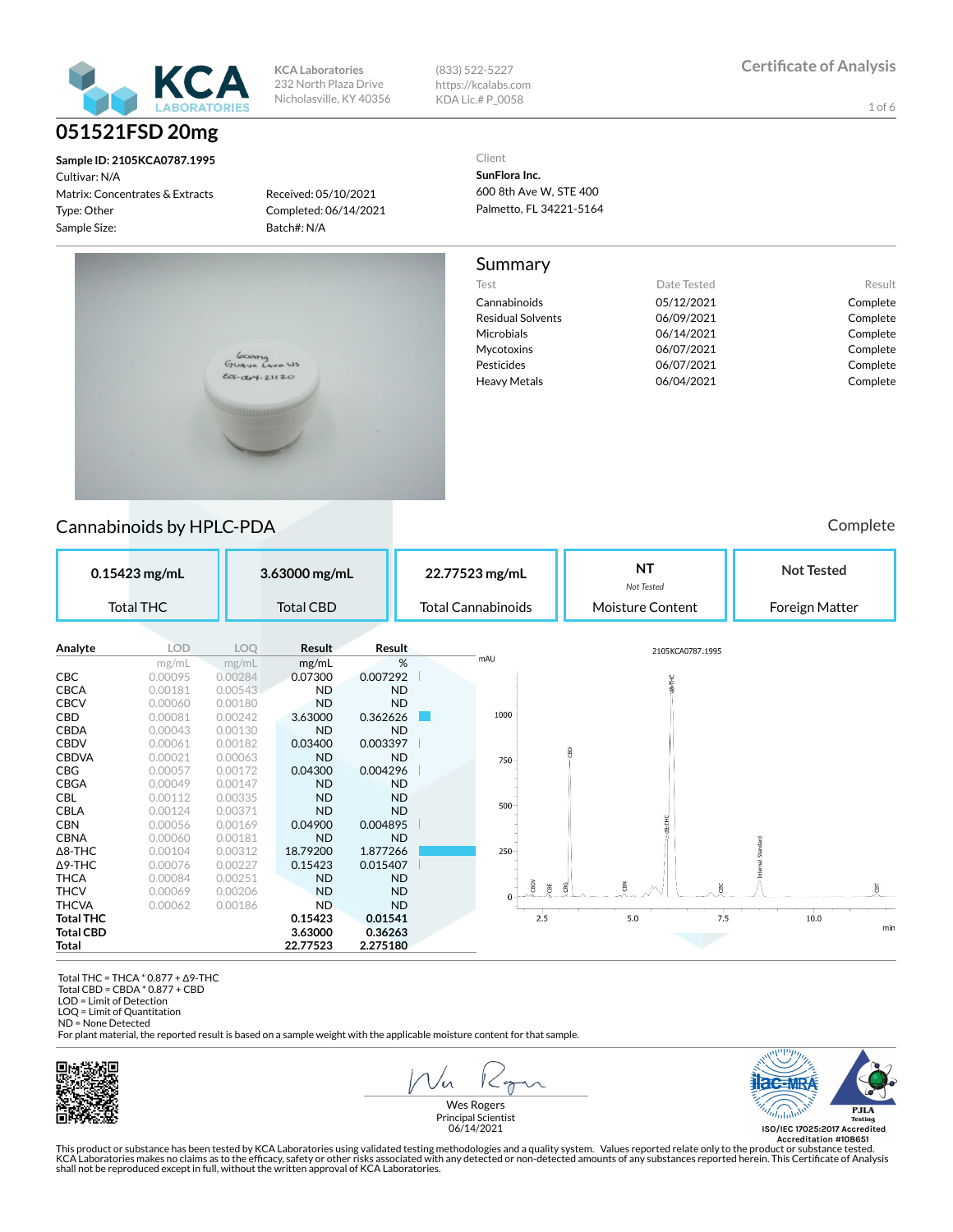

**Sample ID: 2105KCA0787.1995** Cultivar: N/A Matrix: Concentrates & Extracts Type: Other Sample Size:

**KCA Laboratories** 232 North Plaza Drive Nicholasville, KY 40356 (833) 522-5227 https://kcalabs.com KDA Lic.# P\_0058

2 of 6

Received: 05/10/2021 Completed: 06/14/2021 Batch#: N/A

Client

**SunFlora Inc.** 600 8th Ave W, STE 400 Palmetto, FL 34221-5164



#### Heavy Metals by ICP-MS **Complete**

| Analyte | LOD       | °⊓ ⊓ | <b>Mass</b> |
|---------|-----------|------|-------------|
|         | $\mu$ g/g | µg/g | µg/g        |
| Arsenic | 0.002     | 0.02 | <b>ND</b>   |
| Cadmium | 0.001     | 0.02 | <b>ND</b>   |
| Lead    | 0.002     | 0.02 | <b>ND</b>   |
| Mercury | 0.012     | 0.05 | <b>ND</b>   |

Date Tested: 06/04/2021 LOD = Limit of Detection LOQ = Limit of Quantitation ND = None Detected



Ron  $1/\sqrt{n}$ 

Wes Rogers Principal Scientist 06/14/2021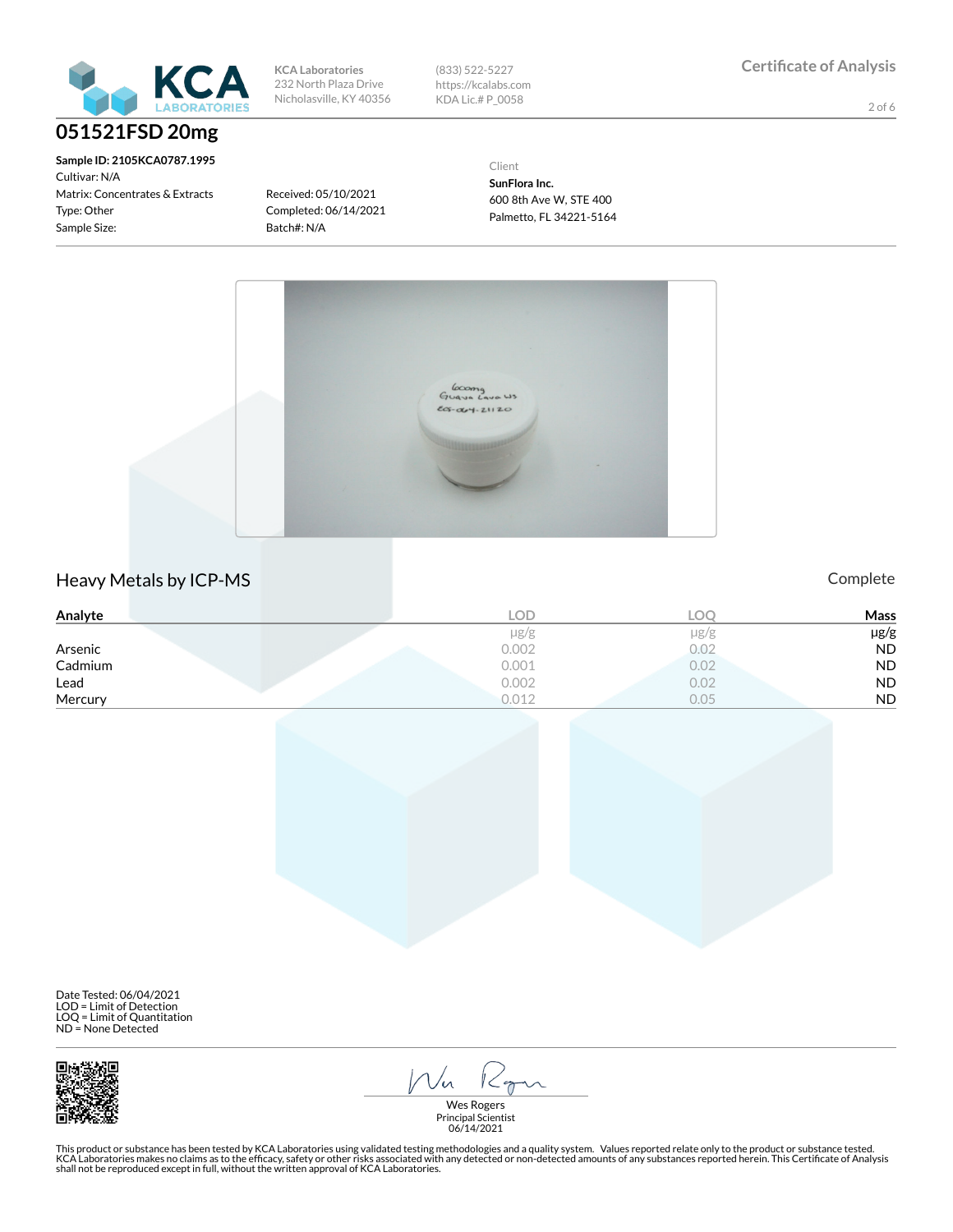

| <b>KCA Laboratories</b> |  |  |  |  |
|-------------------------|--|--|--|--|
| 232 North Plaza Drive   |  |  |  |  |
| Nicholasville, KY 40356 |  |  |  |  |

(833) 522-5227 https://kcalabs.com KDA Lic.# P\_0058

3 of 6

| Sample ID: 2105KCA0787.1995     |                       |
|---------------------------------|-----------------------|
| Cultivar: N/A                   |                       |
| Matrix: Concentrates & Extracts | Received: 05/10/2021  |
| Type: Other                     | Completed: 06/14/2021 |
| Sample Size:                    | Batch#: N/A           |
|                                 |                       |

Client

**SunFlora Inc.** 600 8th Ave W, STE 400 Palmetto, FL 34221-5164

#### Pesticides by LCMS/MS & GCMS/MS COMPLETE COMPLETE COMPLETE

| Analyte             | <b>LOD</b> | <b>LOO</b> | Mass       | Analyte            | <b>LOD</b> | <b>LOO</b> | Mass       |
|---------------------|------------|------------|------------|--------------------|------------|------------|------------|
|                     | <b>PPM</b> | <b>PPM</b> | <b>PPM</b> |                    | <b>PPM</b> | <b>PPM</b> | <b>PPM</b> |
| Abamectin           | 0.001      | 0.005      | <b>ND</b>  | Imidacloprid       | 0.001      | 0.005      | <b>ND</b>  |
| Acephate            | 0.001      | 0.005      | <b>ND</b>  | Kresoxim Methyl    | 0.001      | 0.005      | <b>ND</b>  |
| Acetamiprid         | 0.001      | 0.005      | <b>ND</b>  | Malathion          | 0.001      | 0.005      | <b>ND</b>  |
| Aldicarb            | 0.001      | 0.005      | <b>ND</b>  | Metalaxyl          | 0.001      | 0.005      | <b>ND</b>  |
| Azoxystrobin        | 0.001      | 0.005      | <b>ND</b>  | Methiocarb         | 0.001      | 0.005      | <b>ND</b>  |
| <b>Bifenazate</b>   | 0.001      | 0.005      | <b>ND</b>  | Methomyl           | 0.001      | 0.005      | <b>ND</b>  |
| <b>Boscalid</b>     | 0.001      | 0.005      | <b>ND</b>  | Mevinphos          | 0.001      | 0.005      | <b>ND</b>  |
| Carbaryl            | 0.001      | 0.005      | <b>ND</b>  | Myclobutanil       | 0.001      | 0.005      | <b>ND</b>  |
| Carbofuran          | 0.001      | 0.005      | <b>ND</b>  | Naled              | 0.001      | 0.005      | <b>ND</b>  |
| Chlorantraniliprole | 0.001      | 0.005      | <b>ND</b>  | Oxamyl             | 0.001      | 0.005      | <b>ND</b>  |
| Chlorpyrifos        | 0.001      | 0.005      | <b>ND</b>  | Paclobutrazol      | 0.001      | 0.005      | <b>ND</b>  |
| Clofentezine        | 0.001      | 0.005      | <b>ND</b>  | Permethrin         | 0.001      | 0.005      | <b>ND</b>  |
| Coumaphos           | 0.001      | 0.005      | <b>ND</b>  | Phosmet            | 0.001      | 0.005      | <b>ND</b>  |
| Daminozide          | 0.001      | 0.005      | <b>ND</b>  | Piperonyl Butoxide | 0.001      | 0.005      | <b>ND</b>  |
| Diazinon            | 0.001      | 0.005      | <b>ND</b>  | Prallethrin        | 0.001      | 0.005      | <b>ND</b>  |
| <b>Dichlorvos</b>   | 0.001      | 0.005      | <b>ND</b>  | Propiconazole      | 0.001      | 0.005      | <b>ND</b>  |
| Dimethoate          | 0.001      | 0.005      | <b>ND</b>  | Propoxur           | 0.001      | 0.005      | <b>ND</b>  |
| Dimethomorph        | 0.001      | 0.005      | <b>ND</b>  | Pyridaben          | 0.001      | 0.005      | <b>ND</b>  |
| Ethoprophos         | 0.001      | 0.005      | <b>ND</b>  | Spinetoram         | 0.001      | 0.005      | <b>ND</b>  |
| Etofenprox          | 0.001      | 0.005      | <b>ND</b>  | Spinosad           | 0.001      | 0.005      | <b>ND</b>  |
| Etoxazole           | 0.001      | 0.005      | <b>ND</b>  | Spiromesifen       | 0.001      | 0.005      | <b>ND</b>  |
| Fenhexamid          | 0.001      | 0.005      | <b>ND</b>  | Spirotetramat      | 0.001      | 0.005      | <b>ND</b>  |
| Fenoxycarb          | 0.001      | 0.005      | <b>ND</b>  | Spiroxamine        | 0.001      | 0.005      | <b>ND</b>  |
| Fenpyroximate       | 0.001      | 0.005      | <b>ND</b>  | Tebuconazole       | 0.001      | 0.005      | <b>ND</b>  |
| Fipronil            | 0.001      | 0.005      | <b>ND</b>  | Thiacloprid        | 0.001      | 0.005      | <b>ND</b>  |
| Fludioxonil         | 0.001      | 0.005      | <b>ND</b>  | Thiamethoxam       | 0.001      | 0.005      | <b>ND</b>  |
| Hexythiazox         | 0.001      | 0.005      | <b>ND</b>  | Trifloxystrobin    | 0.001      | 0.005      | <b>ND</b>  |
| Imazalil            | 0.001      | 0.005      | <b>ND</b>  |                    |            |            |            |

 Date Tested: 06/04/2021 LOD = Limit of Detection LOQ = Limit of Quantitation ND = None Detected



 $\mathcal{W}_{n}$  $1 < 0$ 

Wes Rogers Principal Scientist 06/14/2021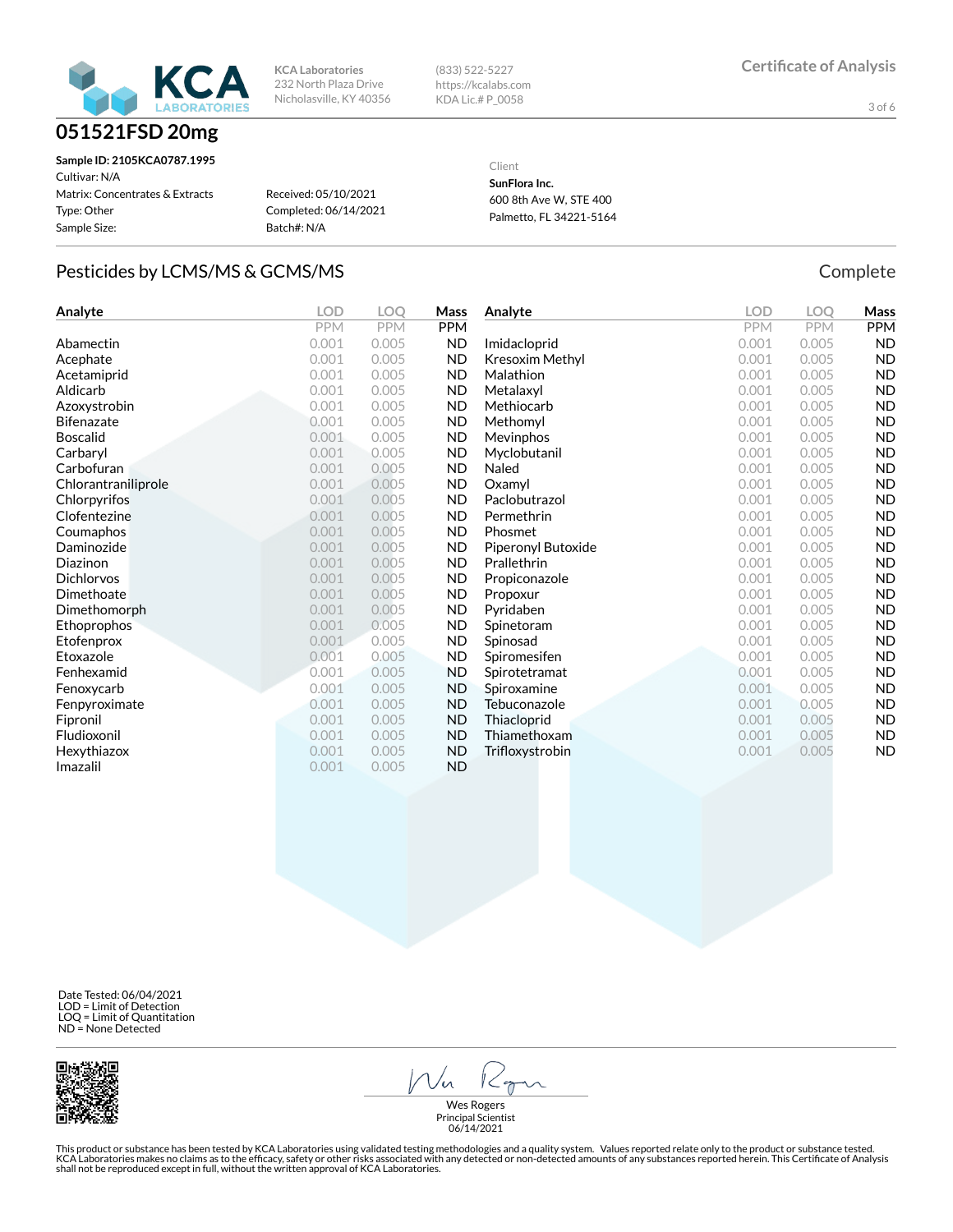

| Sample ID: 2105KCA0787.1995     |
|---------------------------------|
| Cultivar: N/A                   |
| Matrix: Concentrates & Extracts |
| Type: Other                     |
| Sample Size:                    |
|                                 |

#### Microbials by qPCR Complete

Aerobic Bacteria Not Detected in 1g Shiga toxin-producing E. Coli **Not Detected in 1g** and the state of the state of the state of the state of the state of the state of the state of the state of the state of the state of the state of the state of the state o Enterobacteriaceae Not Detected in 1g Salmonella Not Detected in 1g

**KCA Laboratories** 232 North Plaza Drive Nicholasville, KY 40356 (833) 522-5227 https://kcalabs.com KDA Lic.# P\_0058

4 of 6

Received: 05/10/2021 Completed: 06/14/2021 Batch#: N/A

Client

**SunFlora Inc.** 600 8th Ave W, STE 400 Palmetto, FL 34221-5164

**Analyte Result**  $CFU/g$ 

Date Tested: 06/14/2021

TNTC = Too Numerous to Count; Unless otherwise stated all quality control samples performed within specifications established by the Laboratory.



Vn  $1 < 0$ 

Wes Rogers Principal Scientist 06/14/2021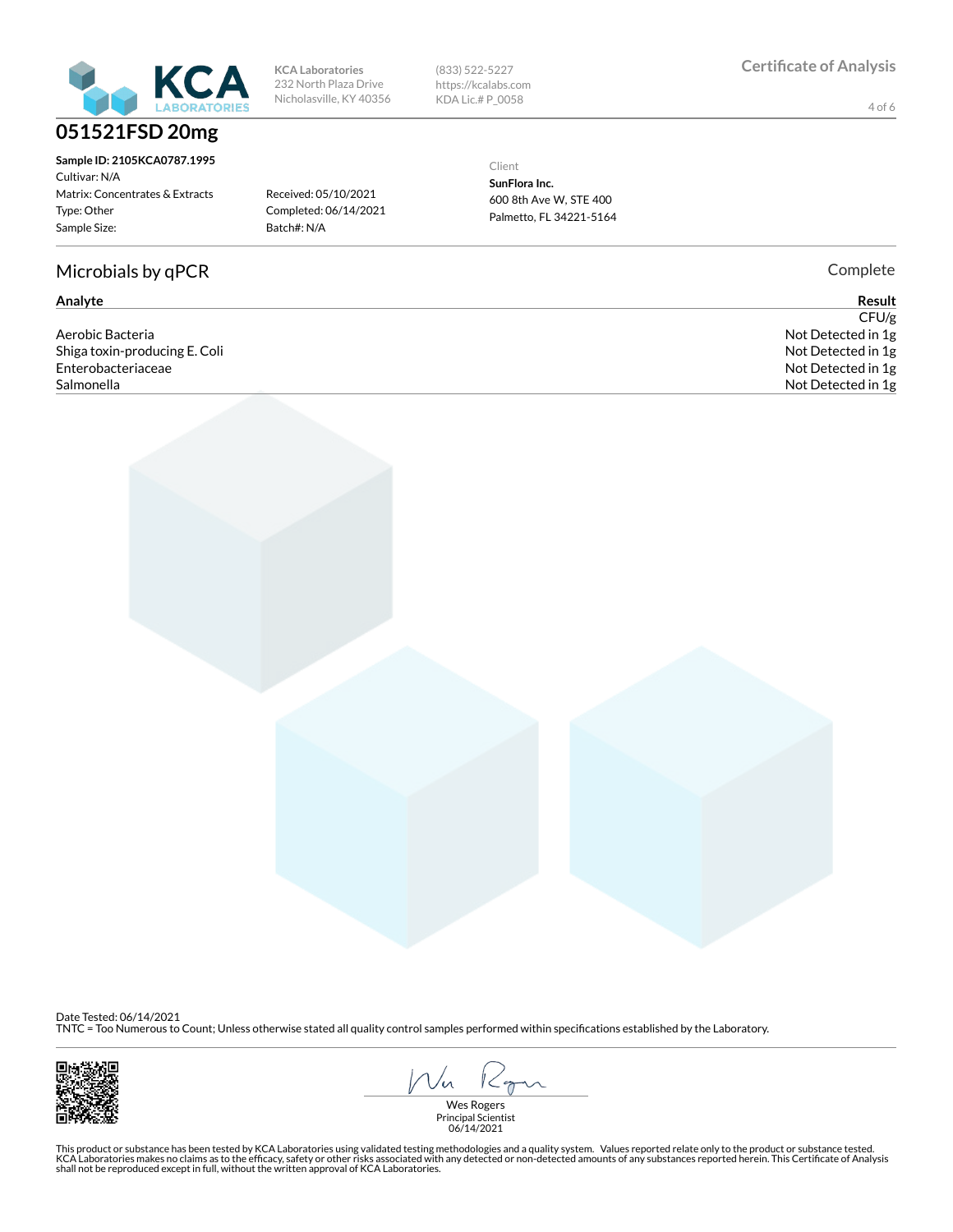

| <b>KCA Laboratories</b> |
|-------------------------|
| 232 North Plaza Drive   |
| Nicholasville, KY 40356 |

(833) 522-5227 https://kcalabs.com KDA Lic.# P\_0058

5 of 6

| Sample ID: 2105KCA0787.1995<br>Cultivar: N/A<br>Matrix: Concentrates & Extracts<br>Type: Other | Received: 05/10/2021<br>Completed: 06/14/2021 | Client<br>SunFlora Inc.<br>600 8th Ave W. STE 400<br>Palmetto, FL 34221-5164 |
|------------------------------------------------------------------------------------------------|-----------------------------------------------|------------------------------------------------------------------------------|
| Sample Size:                                                                                   | Batch#: N/A                                   |                                                                              |

#### Mycotoxins by LCMS/MS **Complete** Complete

| Analyte        | LOD. | "Oc | <b>Units</b> |
|----------------|------|-----|--------------|
|                | PPB  | PPB | PPB          |
| <b>B1</b>      |      |     | <b>ND</b>    |
| B <sub>2</sub> |      |     | <b>ND</b>    |
| G1             |      |     | <b>ND</b>    |
| G <sub>2</sub> |      |     | <b>ND</b>    |
| Ochratoxin A   |      |     | <b>ND</b>    |

 Date Tested: 06/04/2021 LOD = Limit of Detection LOQ = Limit of Quantitation ND = None Detected



Ron  $1/\sqrt{n}$ 

Wes Rogers Principal Scientist 06/14/2021